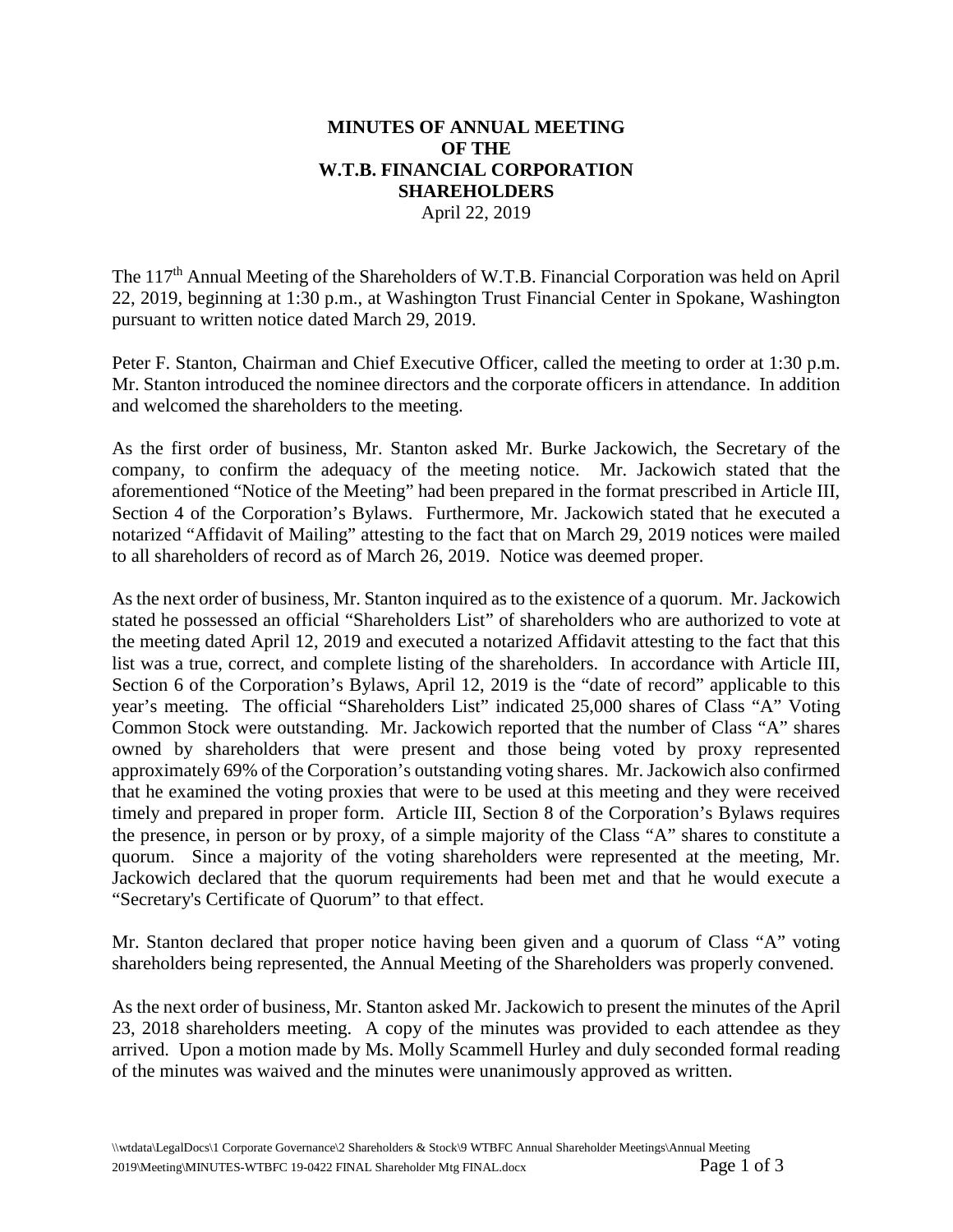Mr. Stanton yielded the floor to Chief Financial Officer, Larry Sorensen for the presentation of the financial performance over the past year and discussion regarding the strategic direction of the company. Mr. Sorensen's presentation is attached to these minutes for the record and will be made available on the Washington Trust Bank website at<www.watrust.com>for all interested parties.

 After the presentation, there were several shareholder questions that were fielded by Mr. Heath, Mr. Stanton and Mr. Sorensen. Mr. Heath was asked about performance in the Bank's regional markets. Mr. Heath noted that in the last three years, the Puget Sound region has been especially robust as the tech industry, in particular Amazon, infuse into the regional economy. The growth has been so exceptional that there are concerns about price bubbles in real estate and housing. The bank's credit team closely monitors these trends. The Southern Idaho region is seeing strong growth due to a recent influx of in-migration of professionals from the larger, highly expensive coastal cities. He noted that Spokane is also starting to experience in-migration, which is impacting vacancy rates and home prices, but not to the same extent as Boise. In the Columbia Basin Region, we continue to see strong growth in not only the agricultural markets, but also in commercial lending. There are some impacts to the agricultural sector starting to appear due to the on-going tariff disputes with China and other countries. Mr. Heath noted that there has been significant change in the leadership ranks of the regional presidents, with three of the markets under new leadership in the past year. The new leadership all come from internal hires and the customer portfolio has been extraordinarily stable through the change. The economy is strong, but there are signs of headwinds due to the political climate, tariff disputes and a fairly significant slow down in the manufacturing sector. In Mr. Heath's opinion, the bank remains well positioned to meet these challenges.

 Mr. Stanton was asked about the acquisition landscape. He stated that the Bank's preferred growth strategy remains through organic growth or identifying talented banking teams and trying to attract that talent. He discussed less than satisfactory experience of several regional peer institutions and the impact poor execution of acquisitions can have on customers and on employees. That being said, the Bank evaluates any offer that is presented and does continue to search for opportunities that would make sense financially and from a cultural and operational fit. He noted that bank valuations remain comparatively high in the context of performance and the valuation environment does make the metrics of an acquisition much less favorable.

 Hearing no further questions, Mr. Stanton opened the meeting to the election of directors of the Company for the next year and asked Mr. Jackowich to conduct the election. Mr. Jackowich reported that, in accordance with the Corporation's Bylaws, the existing Board of Directors determined that the 2019-2020 Board would be comprised of five directors. The Board's nominees included Messrs. PETER F. STANTON, Chairman, JOHN E. ("JACK") HEATH, III, Vice- Chairman, STEVEN M. HELMBRECHT, director, CHRISTOPHER H. ACKERLEY, director, and JOHN J. LUGER, director. No other nominations had been received from the shareholders. Ms. Molly Scammell Hurley made a motion to elect the nominated slate of directors, which was duly seconded. The motion was adopted by unanimous voice vote and Mr. Stanton declared the proposed slate of directors elected.

Mr. Stanton next asked for a motion from the shareholders to ratify the Board Audit Committee's selection of Moss Adams, LLP as the corporate independent auditor. Upon motion by Ms. Molly Scammell Hurley and second by Mr. Helmbrecht the motion was unanimously passed.